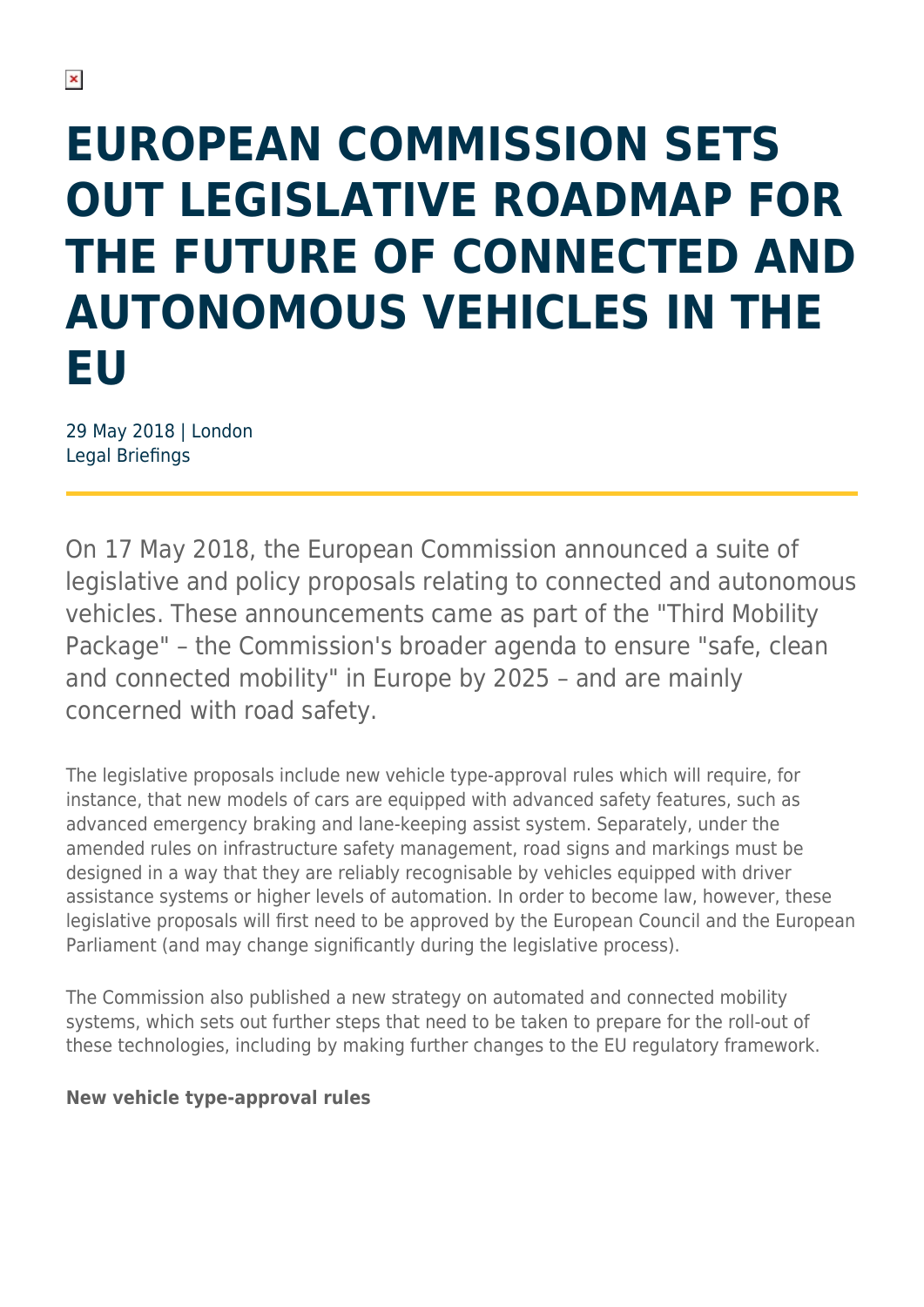The Commission has proposed a revision of the Vehicle General Safety Regulation, which sets out the minimum EU safety standards for the type approval of motor vehicles. The proposal includes new safety measures for driver assistance systems and autonomous driving. One of the stated aims of these new rules is to help EU drivers to get gradually accustomed to autonomous driving with a view to enhance public trust and acceptance in the transition towards this new technology.

Key requirements linked to connected and autonomous driving include (note that many of the below-listed features are already offered on cars, but often only as options):

All new cars will need to be equipped with advanced vehicle safety features, including:

- $\circ$  intelligent speed assistance system alerting the driver by way of haptic feedback through the accelerator pedal that the applicable speed limit has been reached or exceeded (and which cannot be switched off or supressed);
- o interface facilitating the fitment of an aftermarket alcohol interlock device (which, if installed, will stop the driver from using the car if alcohol is detected in their system);
- driver drowsiness and attention monitoring/distraction recognition systems; or
- reversing camera or detection system. New passenger cars and vans will in addition need to be equipped with:

• advanced emergency breaking system designed, in the first instance, to detect moving vehicles and stationary obstacles, and ultimately extending this capability to also include vulnerable road users;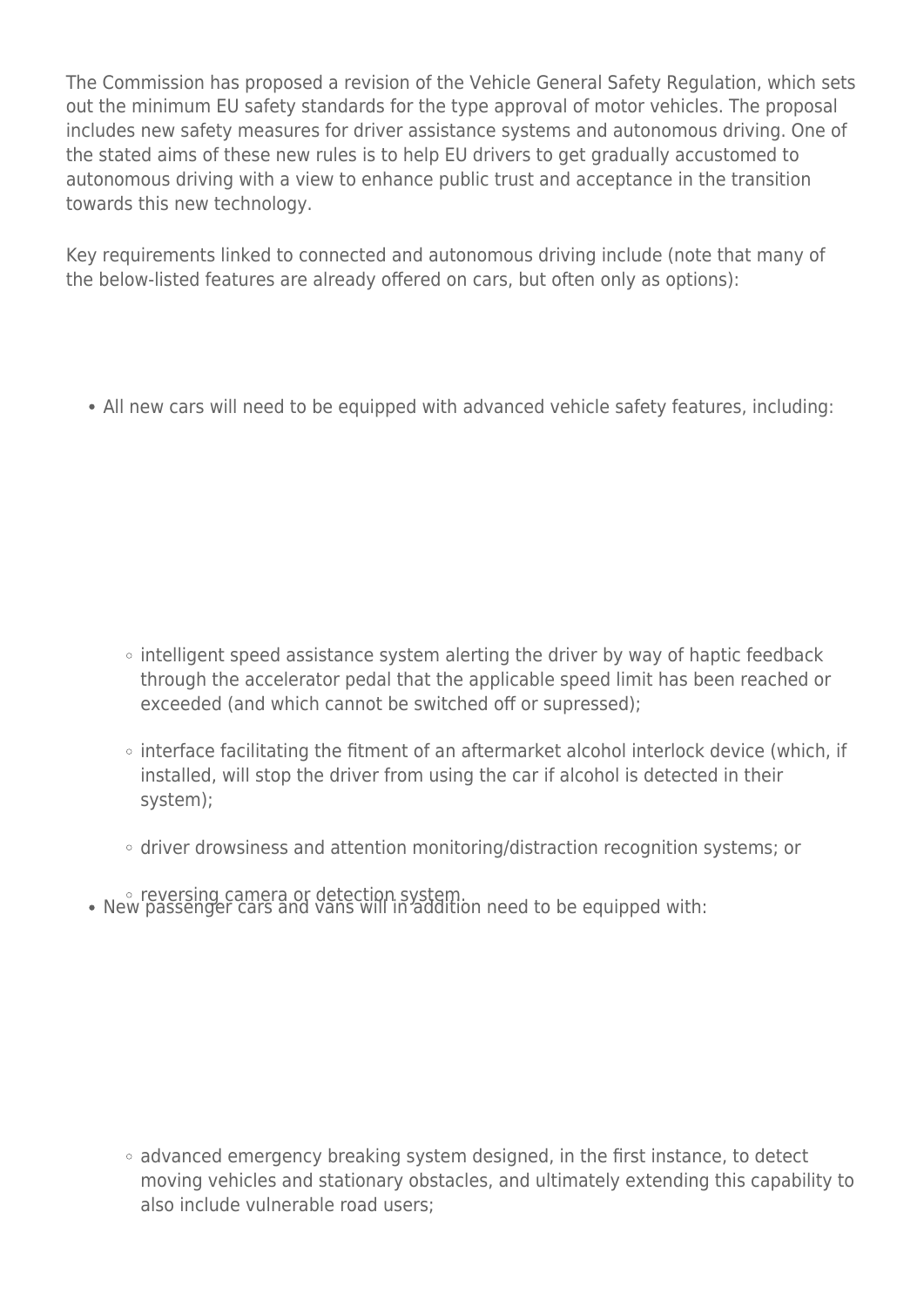- lane-keeping system applying a spin to the steering wheel, or pressure to the brakes, at least when a lane departure occurs or is about to occur and collision may be imminent; and
- accident data recorder (i.e. black box).<br>• New buses and trucks will in addition need to be equipped with:

- system capable of detecting vulnerable road users located in close proximity to the front or nearside of the vehicle and providing a warning or avoiding collision with such vulnerable road users; and
- lane departure warning system and advanced emergency braking system which are
- to be specified in future delegated acts. New automated vehicles will need to comply with certain additional requirements as specified in future delegated acts and relating to:

- systems replacing the driver's control of the vehicle;
- $\circ$  systems providing the vehicle with real-time information on the state of the vehicle and the surrounding area;
- driver readiness monitoring systems;
- accident data recorder for automated vehicles; and
- harmonised format for the exchange of data for the purposes of multi-brand vehicle platooning.

#### **Update of rules on road infrastructure safety management**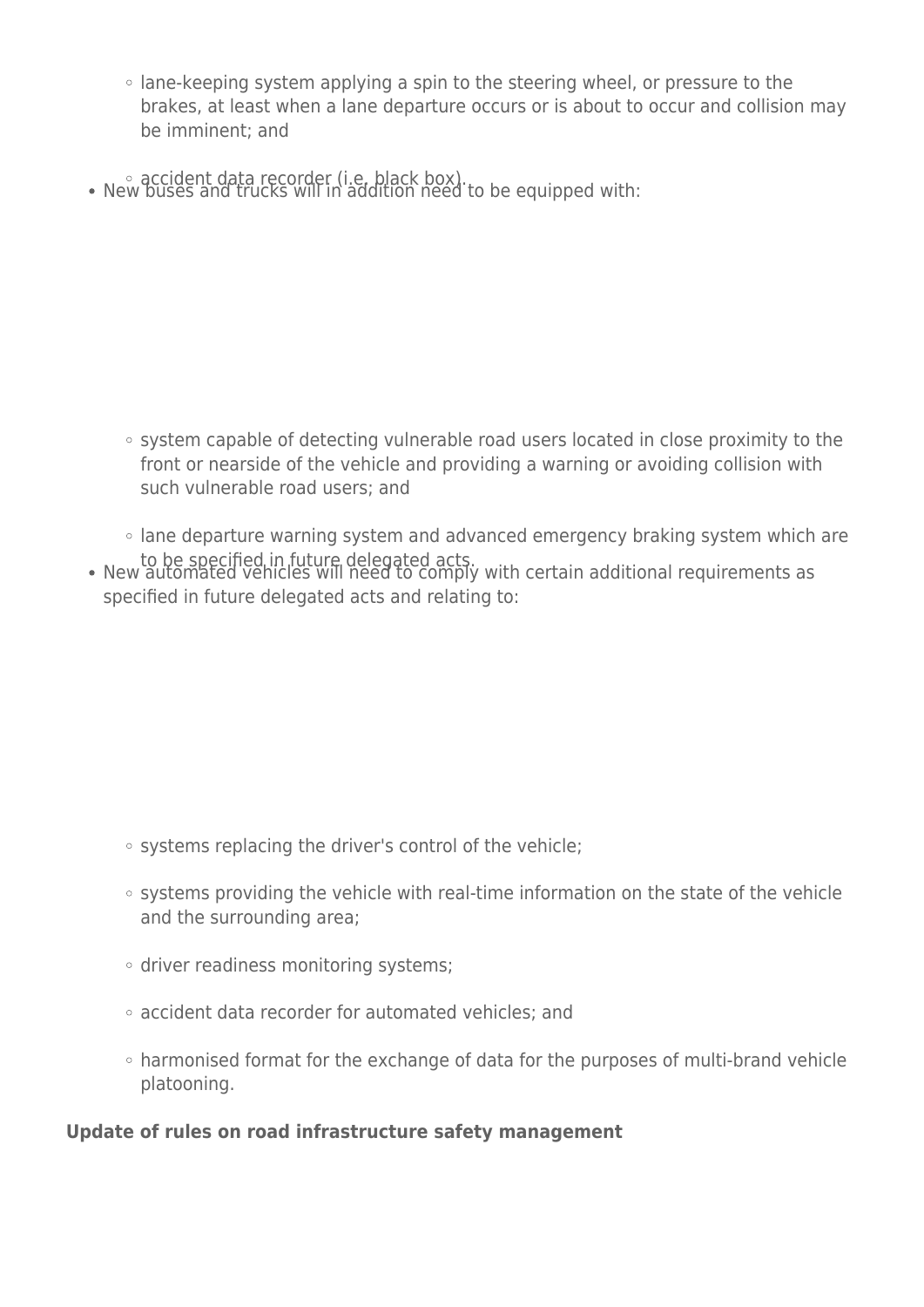As part of its proposed amendments to the Directive on road infrastructure safety management, the Commission has introduced a requirement that road markings and road signs are applied and maintained in a way which ensures that they can be reliably recognised, including by connected and autonomous mobility systems. This proposal is said to be designed to complement the new-type approval rules discussed above (for instance, the visible road marking should increase the reliability of the lane-keeping assist) as well as to contribute to the realisation of the full safety potential of automated systems more generally.

#### **Commission's strategy and next steps**

With the framework of the Third Mobility Package, the Commission has also published a new policy strategy which aims to make the EU a world leader for connected and autonomous vehicles. The strategy notes that to achieve this goal, further changes to the EU regulatory framework will need to be made. This includes the adoption of new guidelines on the product liability framework, new rules on the sharing of vehicle data, as well as rules to ensure secured communication, data protection and interoperability. In addition, the strategy notes that to ensure competitiveness of the EU automotive industry going forward, further public investment in this area is required. The Commission seeks to address this concern, at least to some extent, by its commitment to make available up to EUR 450m worth of EU grants for these purposes.

#### **Conclusion**

The Commission's proposals signal its commitment to ensuring that the EU is at the forefront of connected and autonomous vehicle technology. With the United States' attempt to regulate connected and autonomous vehicles at a federal level currently held up in the Senate, the EU may have a real opportunity to try and take the lead in this area. However it will need to move quickly. A number of other countries – notably China – are seeking to introduce comprehensive regulatory frameworks for the testing and commercialisation of connected and autonomous vehicle technology (click [here](https://sites-herbertsmithfreehills.vuturevx.com/104/16981/may-2018/connected-and-autonomous-vehicles--a-guide-to-road-testing-rules-in-china.asp?sid=e2e8cc55-62d2-4936-9838-9e50ae167149) for our analysis of recent developments in China). Although there is still currently all to play for, it may not be long until the winners start to emerge.